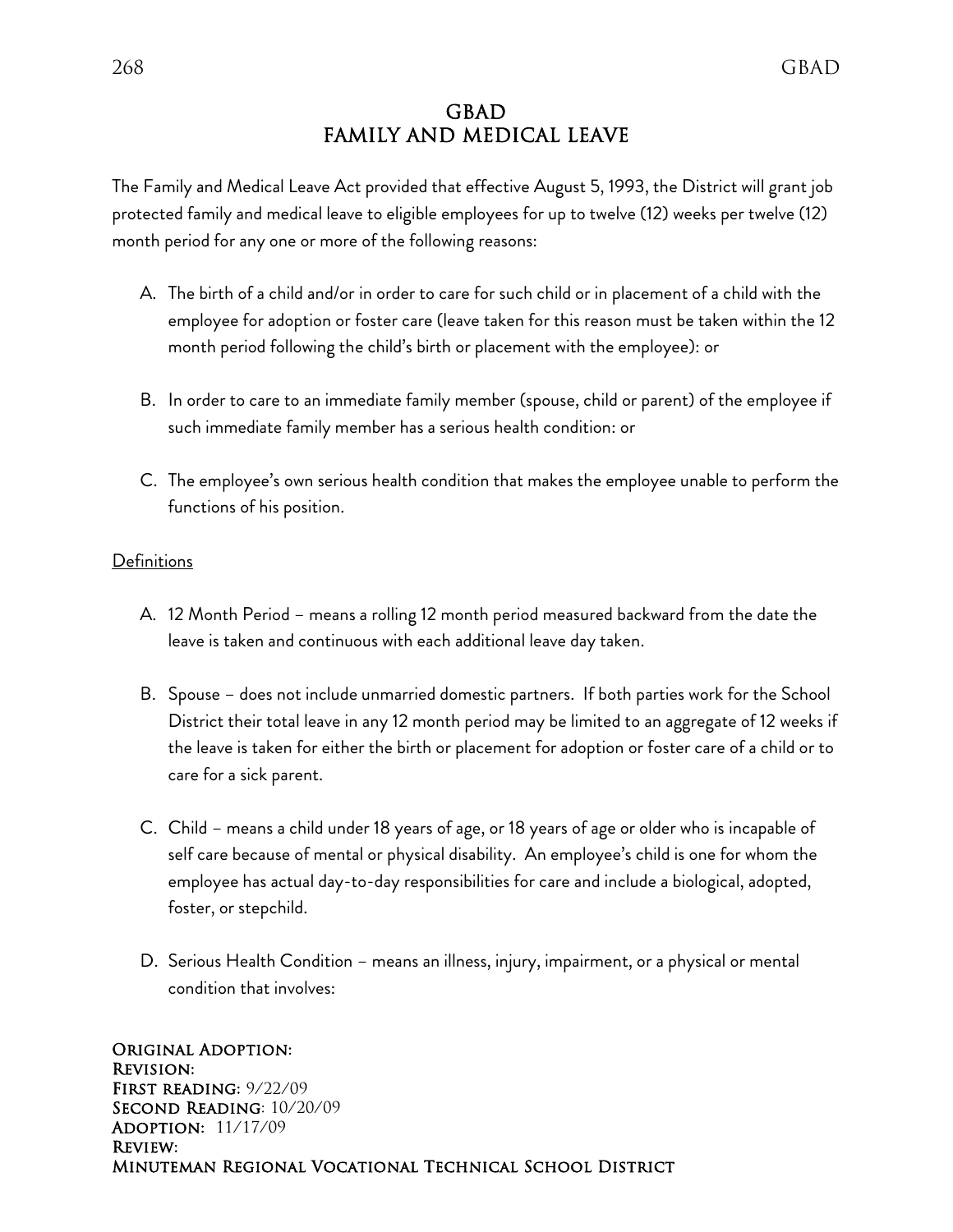- 1. Inpatient care; or
- 2. Any period of incapacity requiring absence from work for more than (3) three calendar days and that involves continuing treatment by a health care provider; or
- 3. Continuing treatment by a health care provider for a chronic or long-term health condition that is incurable or which, if left untreated, would likely result in a period of incapacity of more than three (3) calendar days; or
- 4. Prenatal care by health care provider.
- E. Continuing Treatment Means
	- 1. Two (2) or more visits to a health care provider; or
	- 2. Two (2) or more treatments by a health care practitioner on referral from, or under the direction of, a health care provider; or
	- 3. A single visit to a health care provider that results in a regimen of continuing treatment; or
	- 4. A serious, long-term or chronic condition or disability that cannot be cured, being under the continuing supervision or, but not necessarily being actively treated by, a health care provider.

## Coverage and Eligibility

To be eligible for family/medical leave an employee must:

- 1. Have worked for the District for at least twelve (12) months; and
- 2. Have worked at least 1250 hours for the District over the previous twelve (12) month period.
- 3. Eligibility requirement may be waived by the Superintendent.

### Intermittent or Reduced Leave

A. An employee may take leave intermittently (a few days or a few hours at a time) or on a reduced leave schedule to care for an immediate family member with a serious health condition or because of a serious health condition of the employee when "medically necessary."

Original Adoption: Revision: First reading: 9/22/09 Second Reading: 10/20/09 Adoption: 11/17/09 Review: Minuteman Regional Vocational Technical School District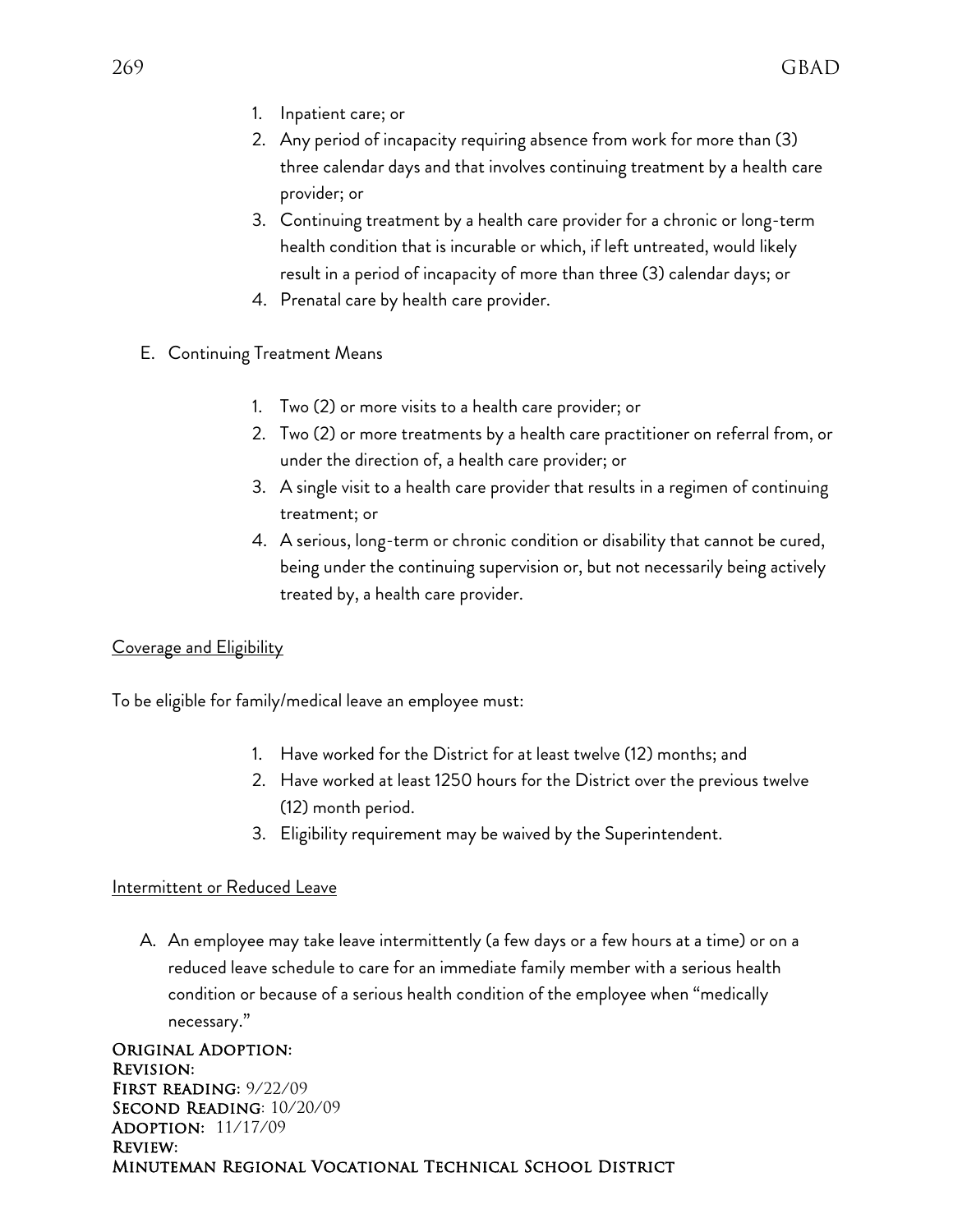- 1. "Medically necessary" means there must be a medical need for the leave and that the leave can best be accomplished through an intermittent or reduced leave schedule.
- 2. The employee may be required to transfer temporarily to a position with equivalent pay and benefits that better accommodates recurring periods of leave when the leave is planned based on scheduled medical treatment.
- B. An employee may take leave intermittently or on a reduced leave schedule for birth or placement for adoption or foster care of a child only with the Employer's consent.
- C. For part-time employees with family and medical leave entitlement is calculated on a pro rata basis. A weekly average of the hours worked over the twelve (12) weeks prior to the beginning of the leave will be used for calculating the employee's normal work schedule.

#### Notice Requirement

- A. An employee is required to give thirty (30) days notice in the event of a foreseeable leave. A "Request for Family/Medical Leave" form (obtained from the Business Office) must be completed by the employee and returned to the Business Office. In unexpected or unforeseeable situations, an employee must provide as much notice as is practicable, usually verbal notice within one or two business days of when the need for leave becomes known, followed by a completed "Request for Family/Medical Leave" form.
- B. If an employee fails to give thirty (30) days notice for a foreseeable leave with no reasonable excuse for the delay, the leave will be denied until thirty (30) days after the employee provides notice.

#### Medical Certification

A. For leaves taken because of the employee's or a covered family member's serious health condition, the employee must submit a completed "Physician or Practitioner Certification" form (obtained from the Business Office) and return the certification to the Business Office. Medical certification must be provided by the employee within fifteen (15) days after requested, or as soon as is reasonably possible.

Original Adoption: Revision: First reading: 9/22/09 Second Reading: 10/20/09 Adoption: 11/17/09 Review: Minuteman Regional Vocational Technical School District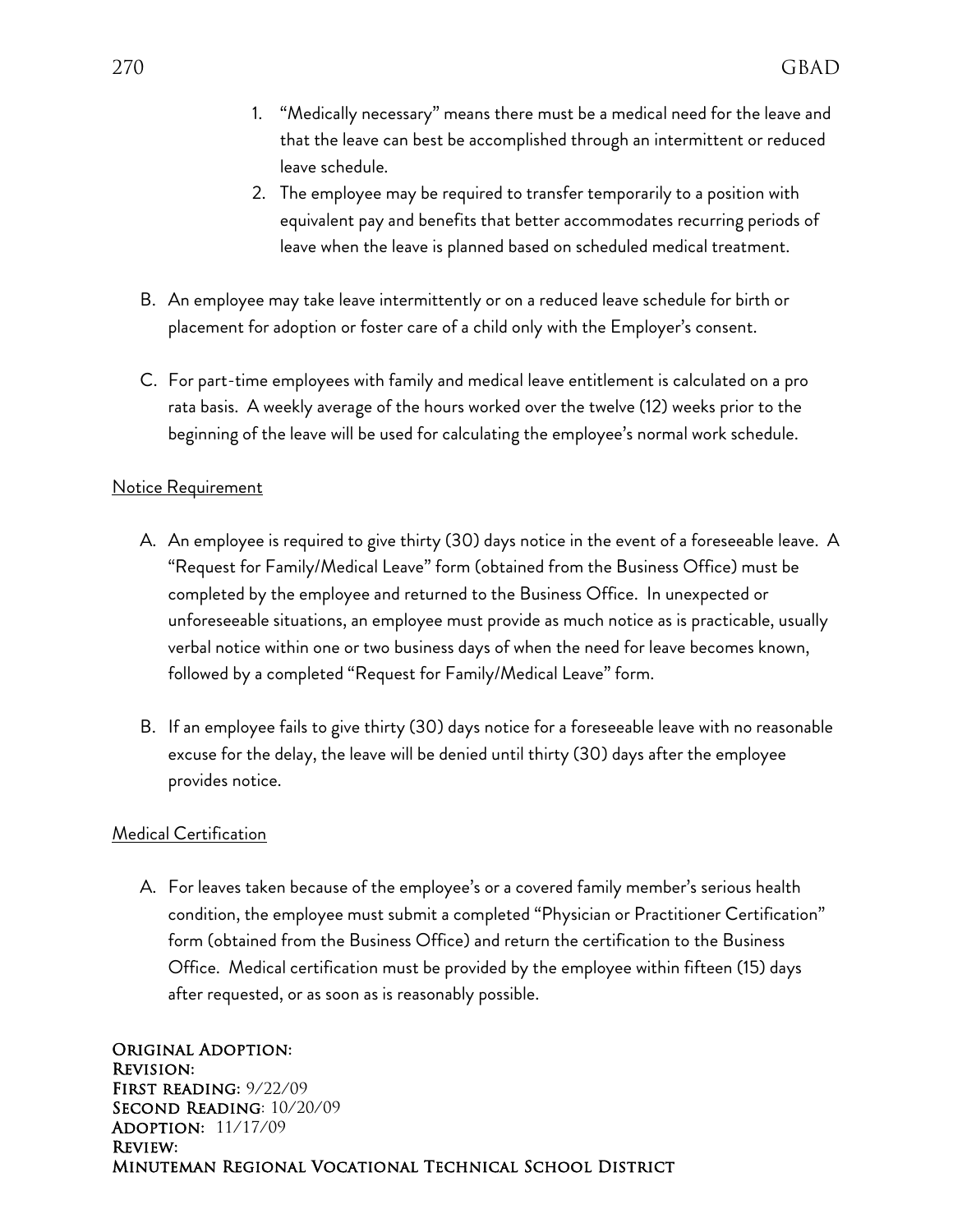- B. The District may require a second or third opinion (at its own expense), periodic reports on the employee's status and intent to return to work, and a fitness for duty report to return to work.
- C. All documentation related to the employee's or family member's medical condition will be held in strict confidence.

#### **Effect on Benefits**

- A. An employee granted leave under this policy will continue to be covered under the District group health insurance, life insurance or long term disability plan under the same conditions as coverage would have been provided if he had been continuously employed during the leave period.
- B. Employee contributions will be required either through payroll deduction or by direct payment to the Business Office. The employee will be advised in writing at the beginning of the leave period as to the amount and method of payment. Employee contribution amounts are subject to change in rates that occurs while the employee is on leave.
- C. If an employee's contribution is more than thirty (30) days late, the District may terminate the employee's insurance coverage.
- D. If the District pays the employee contributions missed by the employee while on leave, the employee will be required to reimburse the District for delinquent payment (on a payroll deduction schedule) upon return from leave. The employee will be required to sign a written statement at the beginning of the leave period authorizing the payroll deduction for delinquent payments.
- E. If the employee fails to return from unpaid family /medical leave for reasons other than (1) the continuation of a serious health condition of the employee or a covered family member or (2) circumstances beyond the employee's control (certification required within thirty (30) days of failure to return for either reason), the District may seek reimbursement from the employee for the portion of the premiums paid by the District on behalf of that employee (also known as the employer contribution) during the period of leave.

Original Adoption: Revision: First reading: 9/22/09 Second Reading: 10/20/09 Adoption: 11/17/09 Review: Minuteman Regional Vocational Technical School District